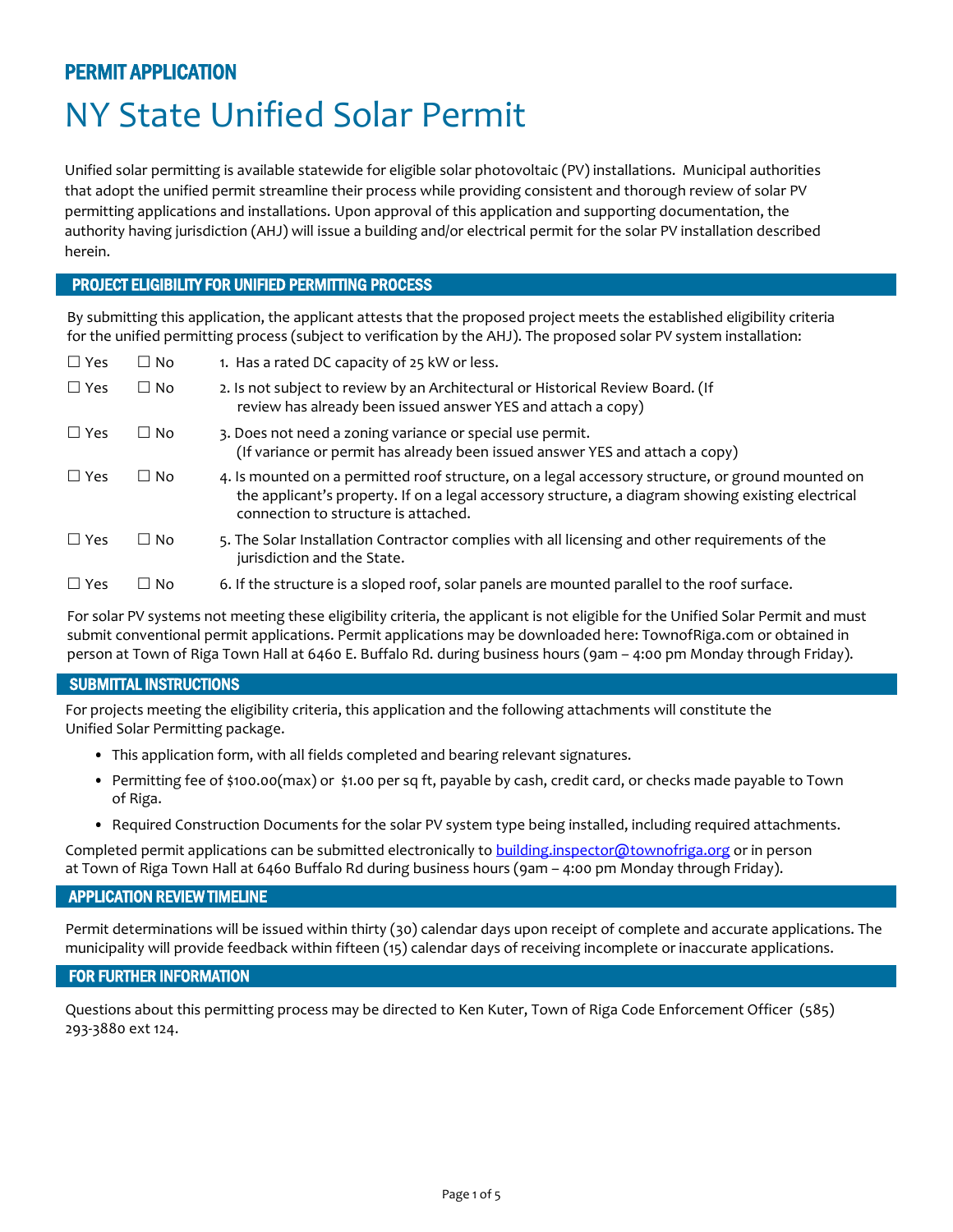### PROPERTY OWNER

| Property Owner's First Name                                                                                                    | Last Name                                           | Title             |     |  |  |
|--------------------------------------------------------------------------------------------------------------------------------|-----------------------------------------------------|-------------------|-----|--|--|
| <b>Property Address</b>                                                                                                        |                                                     |                   |     |  |  |
|                                                                                                                                |                                                     |                   |     |  |  |
| City                                                                                                                           |                                                     | State             | Zip |  |  |
|                                                                                                                                |                                                     |                   |     |  |  |
| Section                                                                                                                        | <b>Block</b>                                        | Lot Number        |     |  |  |
| <b>EXISTING USE</b>                                                                                                            |                                                     |                   |     |  |  |
| $\Box$ Single Family<br>$\Box$ 2-4 Family                                                                                      | $\Box$ Commercial<br>$\Box$ Other                   |                   |     |  |  |
| PROVIDE THE TOTAL SYSTEM CAPACITY RATING (SUM OF ALL PANELS)                                                                   |                                                     |                   |     |  |  |
|                                                                                                                                |                                                     |                   |     |  |  |
| Solar PV System:<br>kW DC                                                                                                      |                                                     |                   |     |  |  |
| <b>SELECT SYSTEM CONFIGURATION</b>                                                                                             |                                                     |                   |     |  |  |
| Make sure your selection matches the Construction Documents included with this application.                                    |                                                     |                   |     |  |  |
| Supply side connection with microinverters                                                                                     | $\Box$ Load side connection with DC optimizers      |                   |     |  |  |
| Supply side connection with DC optimizers                                                                                      | Load side connection with microinverters            |                   |     |  |  |
| Supply side connection with string inverter                                                                                    | Load side connection with string inverter<br>$\Box$ |                   |     |  |  |
| <b>SOLAR INSTALLATION CONTRACTOR</b>                                                                                           |                                                     |                   |     |  |  |
|                                                                                                                                |                                                     |                   |     |  |  |
| <b>Contractor Business Name</b>                                                                                                |                                                     |                   |     |  |  |
|                                                                                                                                |                                                     |                   |     |  |  |
| <b>Contractor Business Address</b>                                                                                             | City                                                | State             | Zip |  |  |
|                                                                                                                                |                                                     |                   |     |  |  |
| <b>Contractor Contact Name</b>                                                                                                 |                                                     | Phone Number      |     |  |  |
|                                                                                                                                |                                                     |                   |     |  |  |
| Contractor License Number(s)                                                                                                   |                                                     | Contractor Email  |     |  |  |
|                                                                                                                                |                                                     |                   |     |  |  |
| Electrician Business Name                                                                                                      |                                                     |                   |     |  |  |
| Electrician Business Address                                                                                                   | City                                                | State             | Zip |  |  |
|                                                                                                                                |                                                     |                   |     |  |  |
| Electrician Contact Name                                                                                                       |                                                     | Phone Number      |     |  |  |
|                                                                                                                                |                                                     |                   |     |  |  |
| Electrician License Number(s)                                                                                                  |                                                     | Electrician Email |     |  |  |
| Please sign below to affirm that all answers are correct and that you have met all the conditions and requirements to submit a |                                                     |                   |     |  |  |
| unified solar permit.                                                                                                          |                                                     |                   |     |  |  |
|                                                                                                                                |                                                     |                   |     |  |  |
| Property Owner's Signature                                                                                                     |                                                     | Date              |     |  |  |
|                                                                                                                                |                                                     |                   |     |  |  |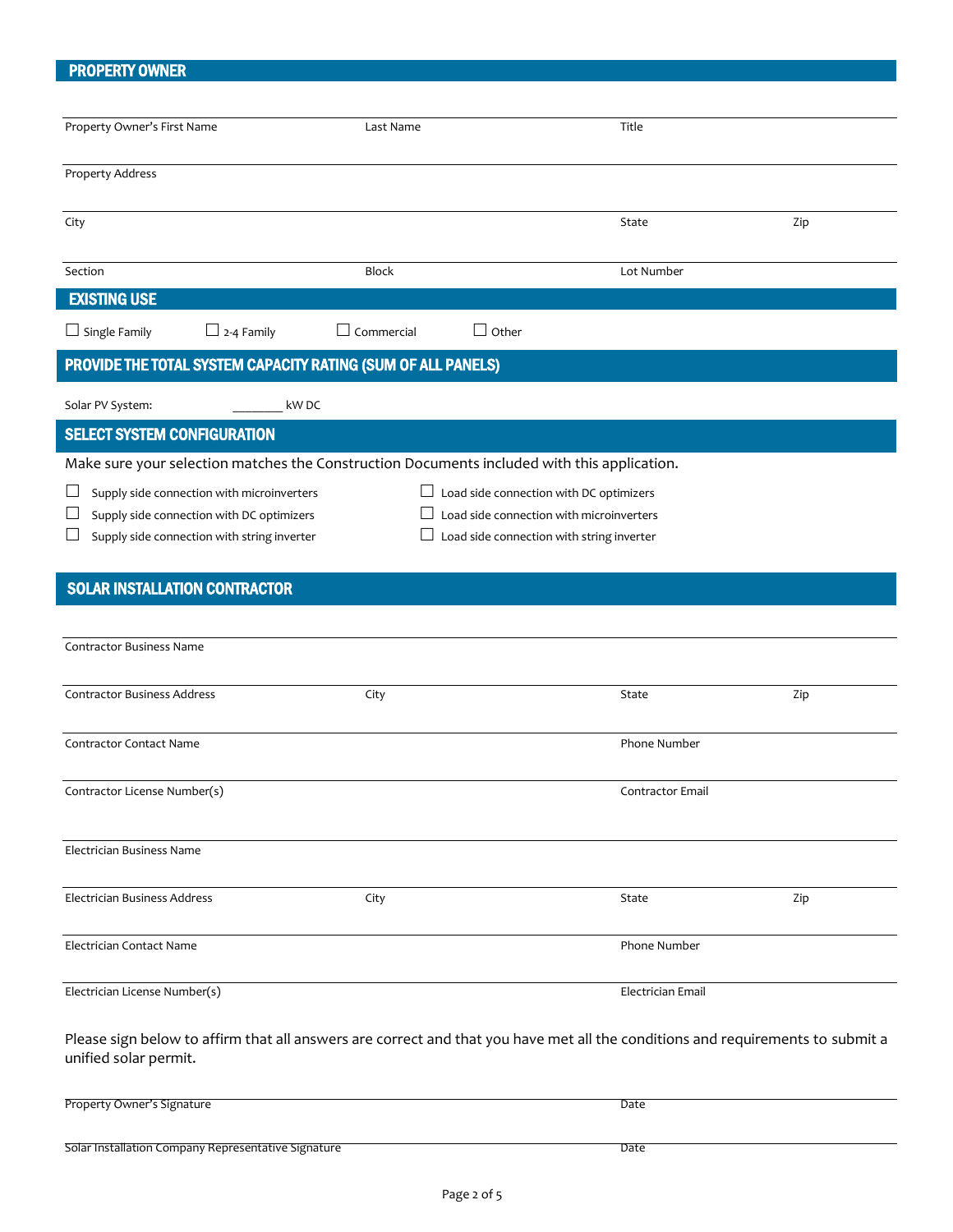## SUBMITTAL REQUIREMENTS SOLAR PV 25KW OR LESS (ATTACHMENTS)

# NY State Unified Solar Permit

This information bulletin is published to guide applicants through the unified solar PV permitting process for solar photovoltaic (PV) projects 25 kW in size or smaller. This bulletin provides information about submittal requirements for plan review, required fees, and inspections.

*Note: Language in [ALL CAPS] below indicates where local jurisdictions need to provide information specific to the jurisdiction.*  Language in italics indicates explanatory notes from the authors of this document that may be deleted from the distributed *version.*

### PERMITS AND APPROVALS REQUIRED

The following permits are required to install a solar PV system with a nameplate DC power output of 25 kW or less:

- a) Unified Solar Permit
- b) BUILDING PERMIT (structural alteration, addition permits if applicable).
- c) Planning review IS required for solar PV installations of this size.

Fire Department approval IS NOT required for solar PV installations of this size.

### SUBMITTAL REQUIREMENTS

In order to submit a complete permit application for a new solar PV system, the applicant must include:

- a) Completed Standard Permit Application form which includes confirmed eligibility for the Unified Solar Permitting process. This permit application form can be downloaded at TownofRiga.com
- b) Construction Documents, with listed attachments ARE AVAILABLE IN Understanding Solar PV Permitting and Inspecting in New York State AT TownofRiga.com. Construction Documents must be by stamped and signed by a New York State Registered Architect or New York State Licensed Professional Engineer.

The Town of Riga, through adopting the Unified Solar Permitting process, requires contractors to provide construction documents, such as the examples included in the Understanding Solar PV Permitting and Inspecting in New York State document. Should the applicant wish to submit Construction Documents in another format, ensure that the submittal includes the following information:

- Manufacturer/model number/quantity of solar PV modules and inverter(s).
- String configuration for solar PV array, clearly indicating the number of modules in series and strings in parallel (if applicable).
- Combiner boxes: Manufacturer, model number, NEMA rating.
- From array to the point of interconnection with existing (or new) electrical distribution equipment: identification of all raceways (conduit, boxes, fittings, etc.), conductors and cable assemblies, including size and type of raceways, conductors, and cable assemblies.
- Sizing and location of the EGC (equipment grounding conductor).
- Sizing and location of GEC (grounding electrode conductor, if applicable).
- Disconnecting means of both AC and DC including indication of voltage, ampere, and NEMA rating.
- Interconnection type/location (supply side or load side connection)
- For supply side connections only, indication that breaker or disconnect meets or exceeds available utility fault current rating kAIC (amps interrupting capacity in thousands).
- Ratings of service entrance conductors (size insulation type AL or CU), proposed service disconnect, and overcurrent protection device for new supply side connected solar PV system (reference NEC 230.82, 230.70).
- Rapid shutdown device location/method and relevant labeling.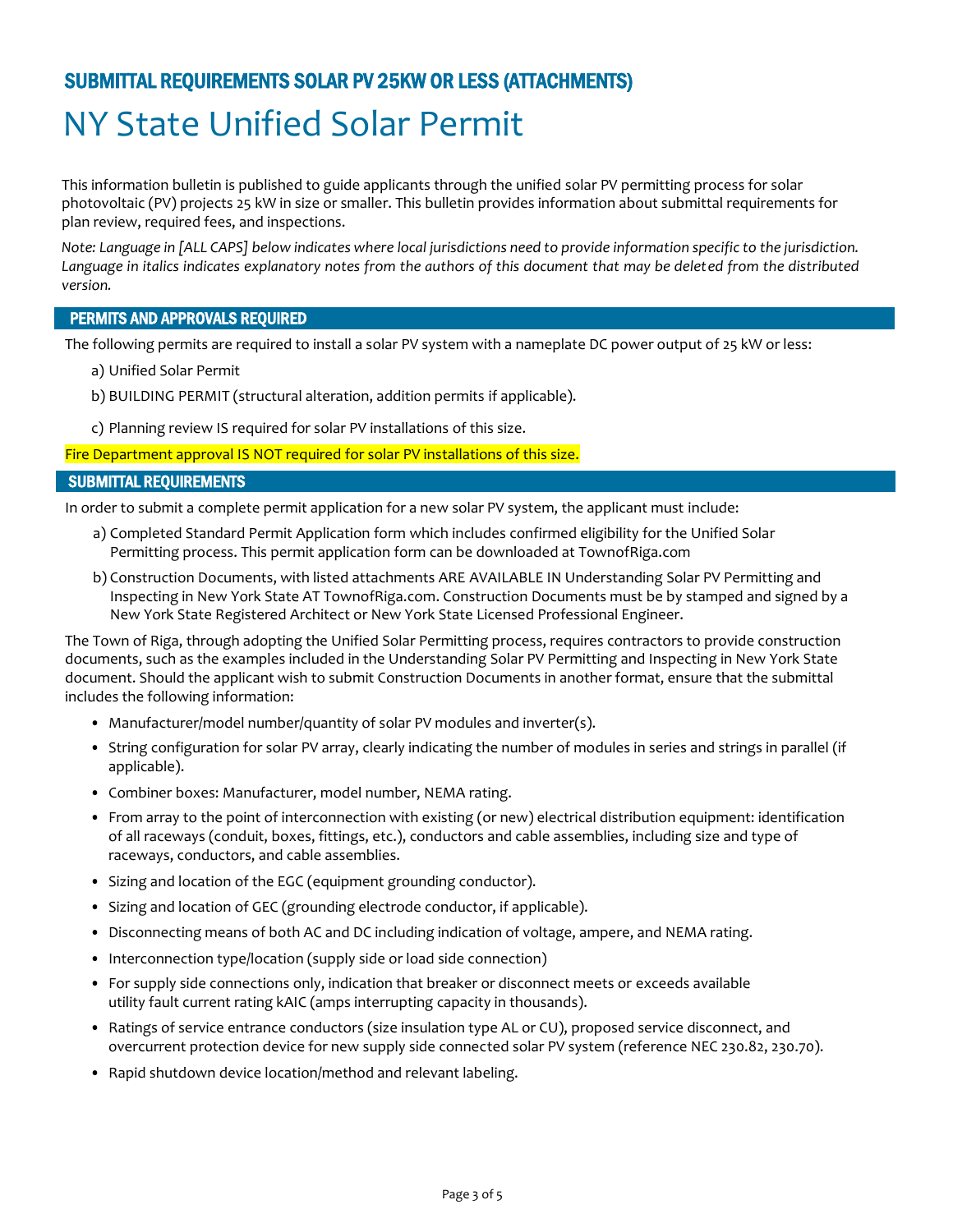c) (For Roof Mounted Systems) A roof plan showing roof layout, solar PV panels and the following fire safety items: approximate location of roof access point, location of code-compliant access pathways, code exemptions, solar PV system fire classification, and the locations of all required labels and markings.

d)Provide construction drawings with the following information:

- The type of roof covering and the number of roof coverings installed.
- Type of roof framing, size of members, and spacing.
- Weight of panels, support locations, and method of attachment.
- Framing plan and details for any work necessary to strengthen the existing roof structure.
- Site-specific structural calculations.
- e)Where an approved racking system is used, provide documentation showing manufacturer of the racking system, maximum allowable weight the system can support, attachment method to roof or ground, and product evaluation information or structural design for the rack.

### PLAN REVIEW

Permit applications can be submitted to Town of Riga in person at6460 E. Buffalo Rd. and electronically through: building.inspector@townofriga.org

**FEES** 

# Town of Riga Building Permit Fee Schedule

**Solar**  NYS Unified Solar Permit \$100 or \$.10 per sq. ft.

### **INSPECTIONS**

Once all permits to construct the solar PV installation have been issued and the system has been installed, it must be inspected before final approval is granted for the solar PV system. On-site inspections can be scheduled by contacting Ken Kuter, Town of Riga Code Enforcement Officer by telephone at (585) 293 3880 ext 124 or electronically at building.inspector@townofriga.org.

Inspection requests received within business hours are typically scheduled for the next business day. If next business day is not available, inspection should happen within a five-day window.

In order to receive final approval, the following inspections are required:

ROUGH INSPECTION During a rough inspection, the applicant must demonstrate that the work in progress complies with relevant codes and standards. The purpose of the rough inspection is to allow the inspector to view aspects of the system that may be concealed once the system is complete, such as:

- Wiring concealed by new construction.
- Portions of the system that are contained in trenches or foundations that will be buried upon completion of the system.

It is the responsibility of the applicant to notify Ken Kuter, Town of Riga Code Enforcement Officer by telephone at (585) 293 3880 ext 124 or electronically at building.inspector@townofriga.org before the components are buried or concealed and to provide safe access (including necessary climbing and fall arrest equipment) to the inspector. The inspector will attempt, if possible, to accommodate requests for rough inspections in a timely manner.

FINAL INSPECTION The applicant must contact Town of Riga Code Enforcement Officer by telephone at (585) 293 3880 ext 124 or electronically at building.inspector@townofriga.org when ready for a final inspection. During this inspection, the inspector will review the complete installation to ensure compliance with codes and standards, as well as confirming that the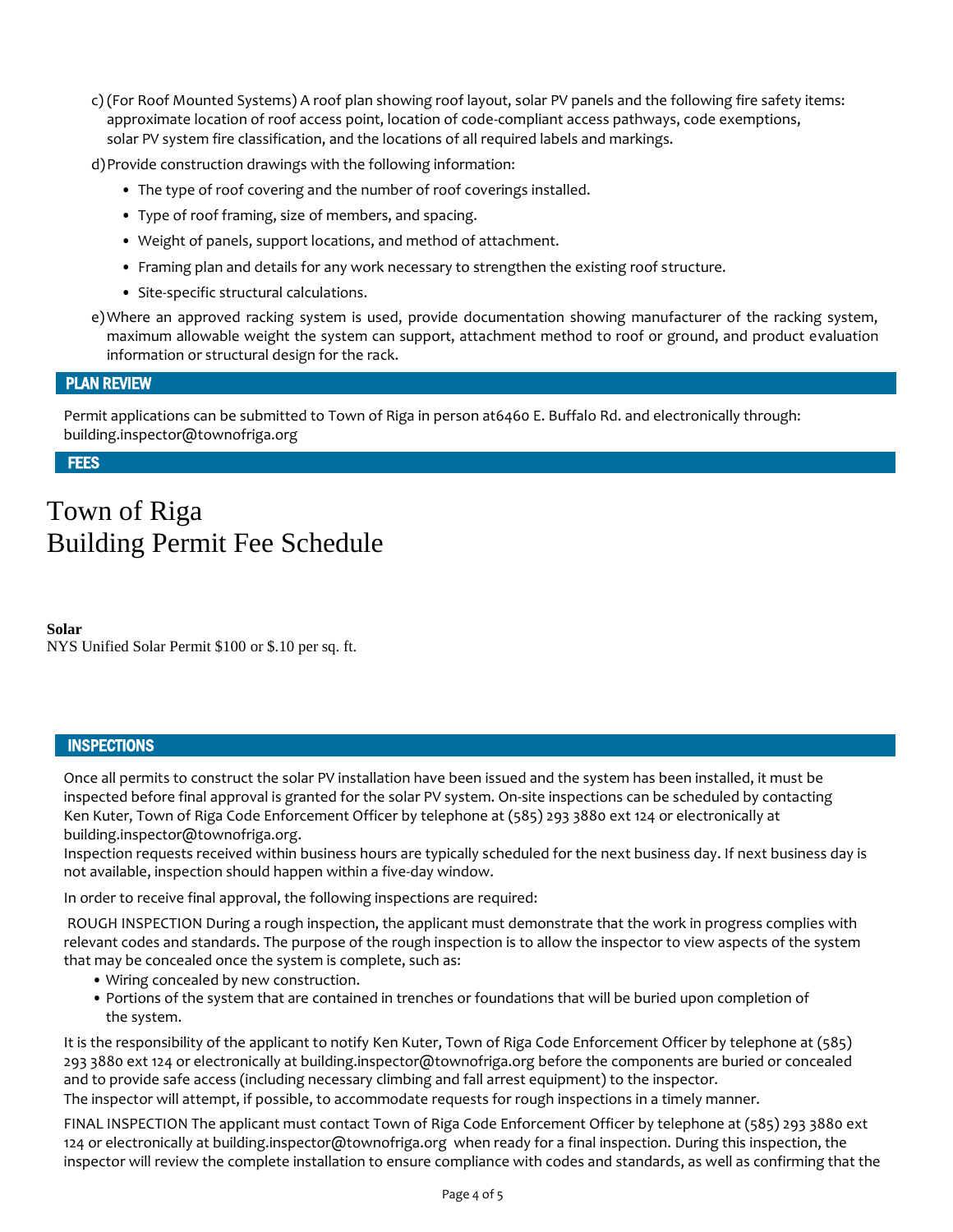installation matches the records included with the permit application. The applicant must have ready, at the time of inspection, the following materials and make them available to the inspector:

- Copies of as-built drawings and equipment specifications, if different than the materials provided with the application.
- Photographs of key hard to access equipment, including;
	- Example of array attachment point and flashing/sealing methods used.
	- Opened rooftop enclosures, combiners, and junction boxes.
	- Bonding point with premises grounding electrode system.
	- Supply side connection tap method/device.
	- Module and microinverter/DC optimizer nameplates.
	- Microinverter/DC optimizer attachment.